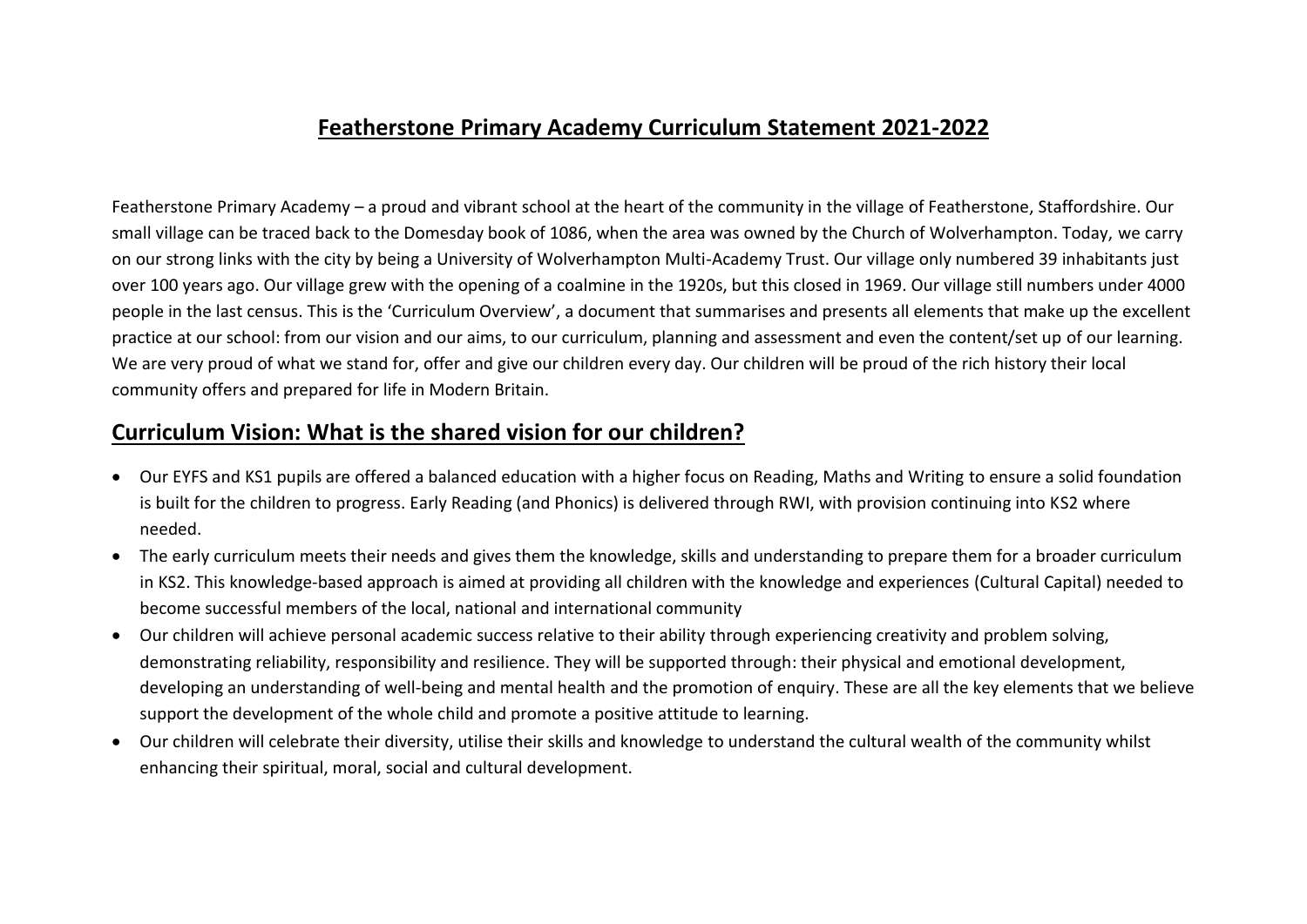## **Intent**

The curriculum at Featherstone Primary Academy is designed to provide a broad and balanced education that meets the needs of all children. The Curriculum:

- Provides opportunities for children to develop as independent, confident and successful learners, with high aspirations, who know how to make a positive contribution to their community and the wider society.
- Expects academic success by promoting creativity and problem solving, reliability, responsibility and resilience, as well as physical development, well-being and mental health.
- To create a positive, safe learning environment and to endeavour to develops key elements that nurture the whole child and promote a positive attitude to learning, where differences are recognised, celebrated and appreciated.
- Celebrates diversity and utilises the knowledge, skills and cultural wealth of the community while supporting the children's spiritual, moral, social and cultural development.
- Includes knowledge of key historical and contemporary people from History, Arts and Science, ensuring that children are well prepared for the academic, physical and cultural life in modern Britain.
- Aim for each child to achieve their full potential in all areas of the curriculum, so that they are equipped and prepared for their Secondary transition.
- To encourage pupils to be responsible British citizens for the future who can actively contribute to a diverse society.

### **Implementation**

Implementation of our curriculum is through what we consider to be the four important corners of learning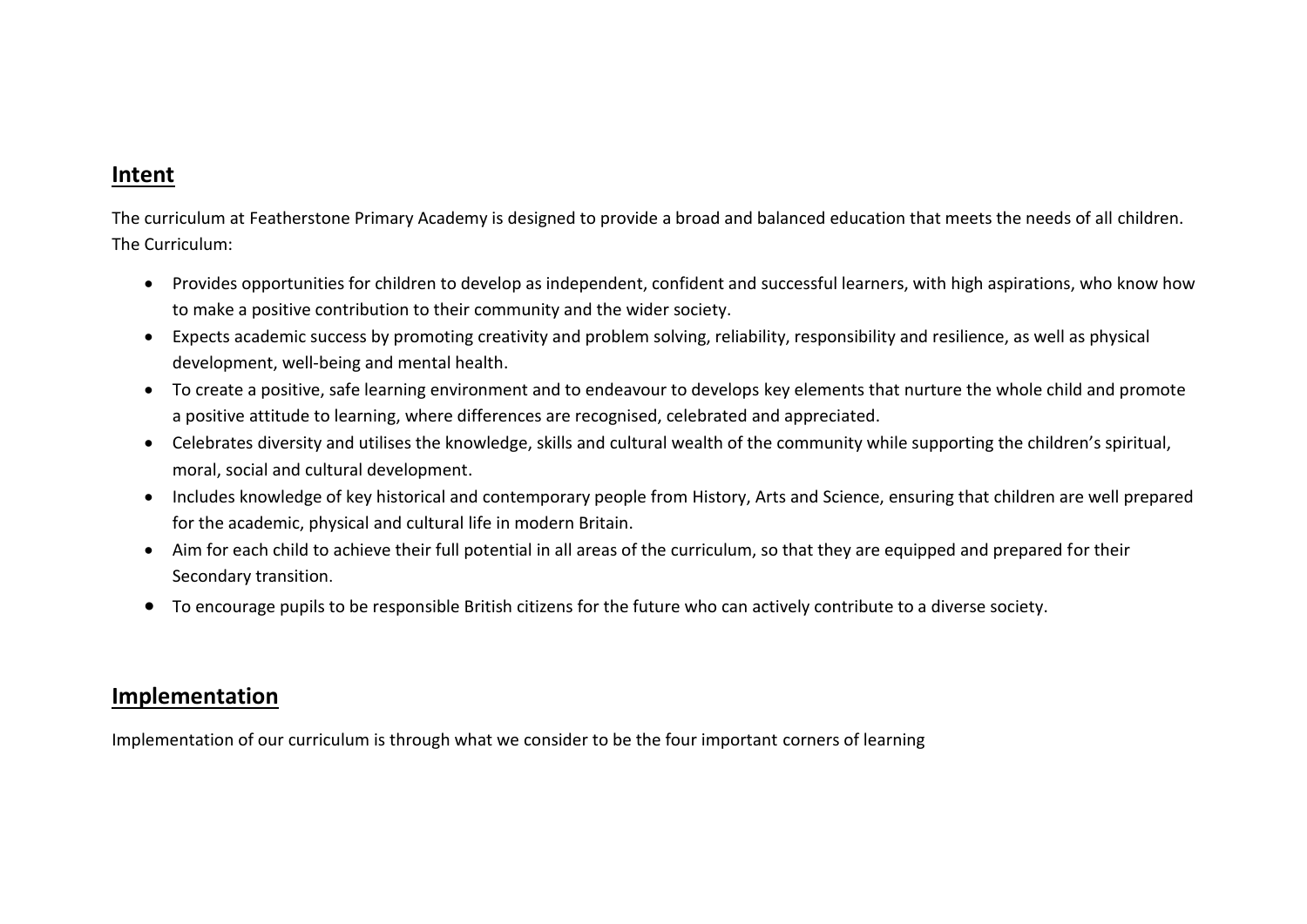ENGAGE in learning through relevant and emotional experiences which are purposeful and stimulating. Learning takes place both in and out of the classroom through Curriculum Enrichment and the Curriculum Promise.

DEVELOP DEEP KNOWLEDGE leading to skills and understanding to underpin and make sense of the world around them. (Cultural Capital)

INNOVATE using all their knowledge, skills, understanding and imagination through a challenging and structured provocation where children will work both independently, cooperatively and collaboratively.

EXPRESS the outcomes from their provocations in a variety of different forms using a range of different methods and media, and celebrate this work with the wider community.

The curriculum incorporates the statutory requirements of the National Curriculum 2014 and other experiences and opportunities which best meet the learning and developmental needs of the children in our school. Our Curriculum is split into individual subjects to ensure coverage and progression in all curriculum areas. This approach enables knowledge-based learning, fostering each child's curiosity and interest throughout each subject and also enabling the achievement of depth in knowledge and skills. Opportunities for child voice are planned at the beginning of each new subject area and this is used to inform the learning in each subject to ensure relevance.

The curriculum provides children with memorable experiences, in addition to diverse and rich opportunities from which children can learn and develop a range of transferable skills. We also offer a wider curriculum, outside that which is taught. Therefore, we offer children to experience the curriculum through a range for trips, residential visits, in-school workshops, visitors and before and after school clubs. This includes but is not limited to:

Residential trip.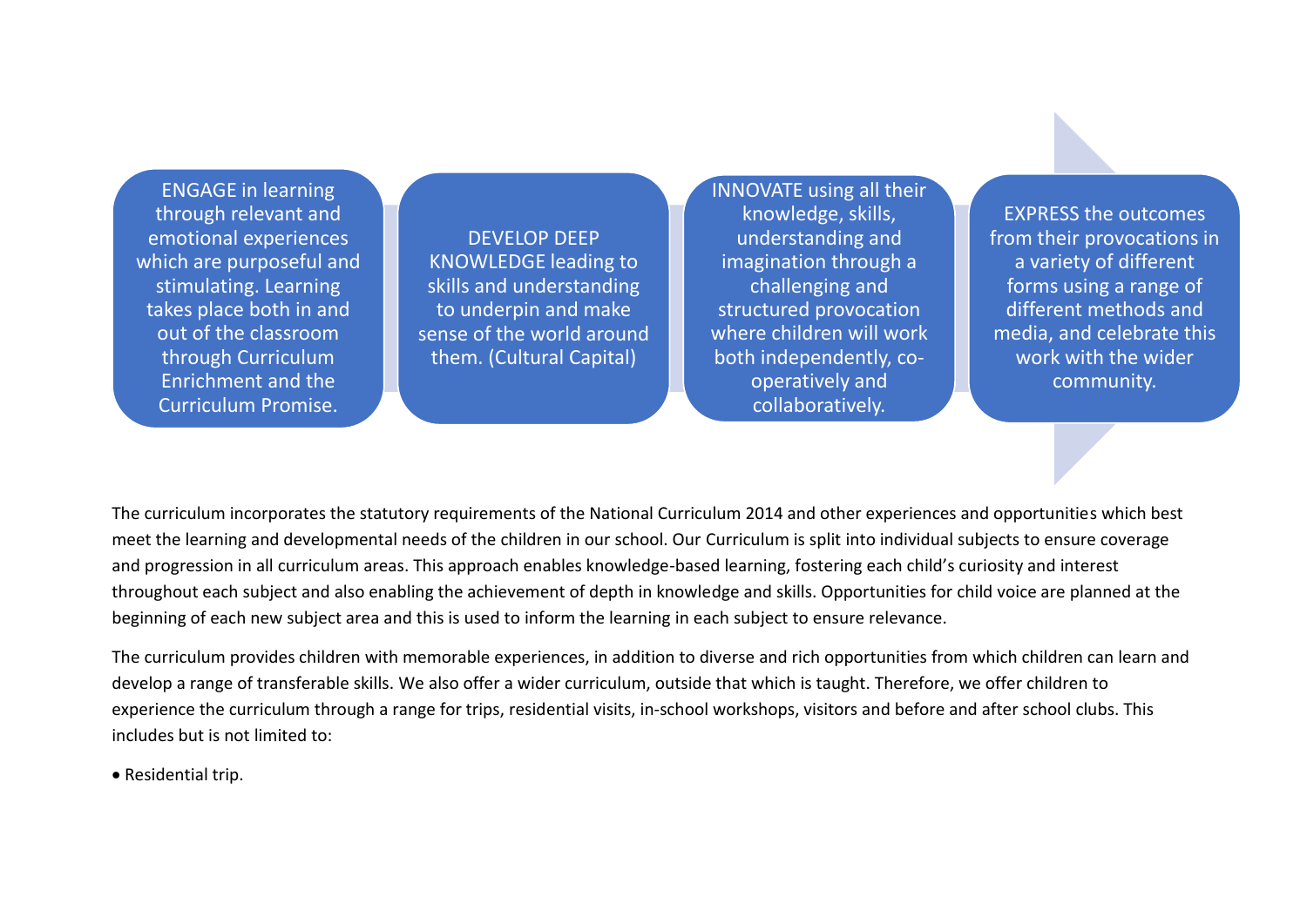- Visits to farms or zoos.
- Visits to museums and art galleries.
- Visits to local businesses.
- **•** Exhibitions.
- Visiting expert musicians, poets, historians
- Clubs maths, homework, sports (according to seasons), art, newspaper, drama.
- Featherstone's Got Talent.
- Children's University.
- Choir.
- Musical tuition such as keyboard, recorder, violin.
- Links with the University of Wolverhampton

The school's curriculum is broad and balanced and all subjects have equal importance (except Reading, which runs throughout every subject). We are currently working towards achieving The Artsmark Silver Award. The outdoor environment and the local community are considered an opportunity for active learning for all our children. The school grounds have been developed so they can enrich different curriculum areas. PE has a high profile in the school and the school currently has a specialist PE teacher, with each child receiving a weekly lessons. A varied timetable for extra-curricular activities is offered by the school, with clubs that support the core curriculum offer, as well as those which develop specialist skills, such as netball, football and cricket whilst also extending the range of children's experiences. A primary focus of our curriculum is to raise aspirations, engender a sense of personal pride in achievement, and provide a purpose and relevance for learning.